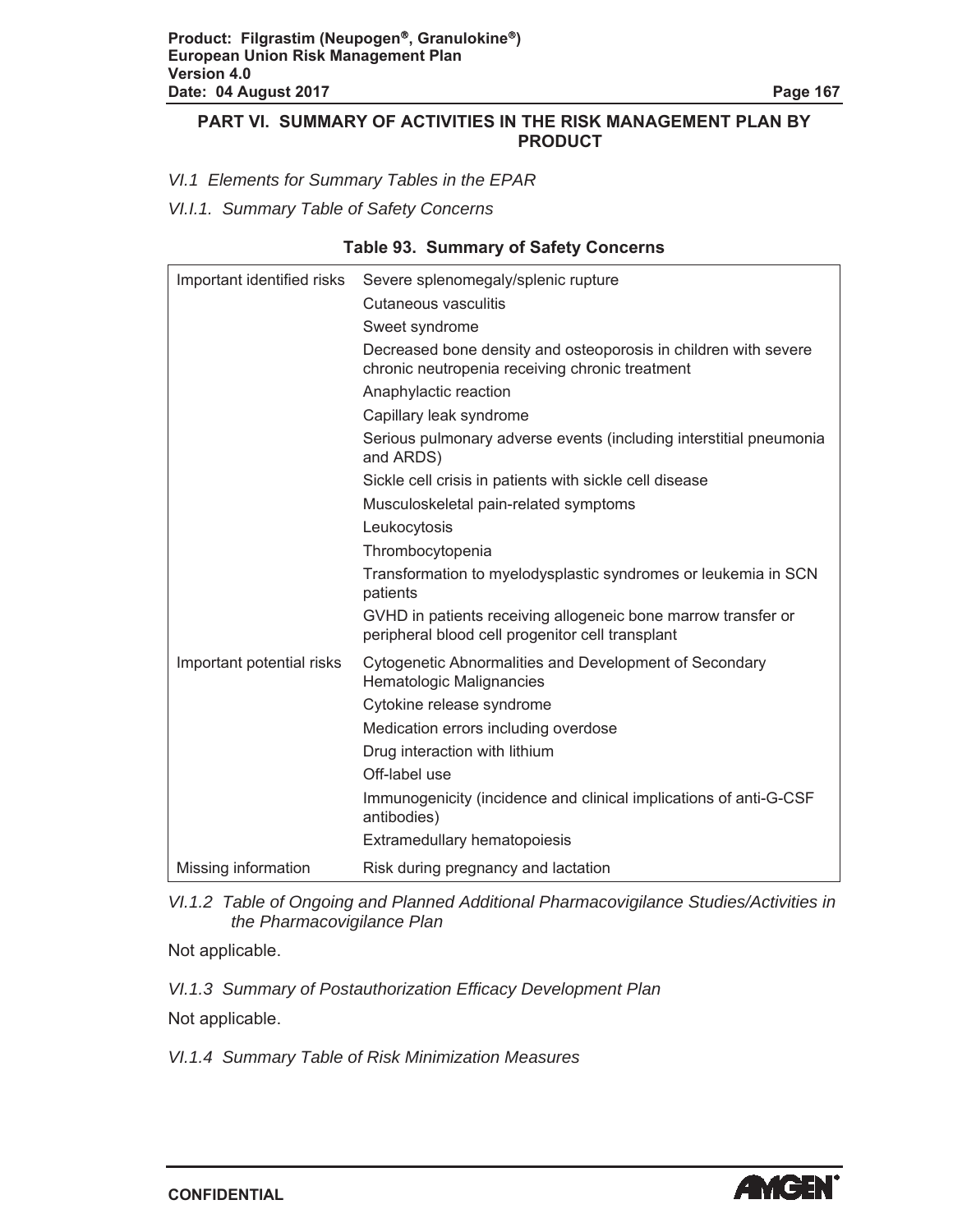|                                   |                                                                       | <b>Additional Risk</b><br>Minimization |
|-----------------------------------|-----------------------------------------------------------------------|----------------------------------------|
| <b>Safety Concern</b>             | <b>Routine Risk Minimization Measures</b>                             | <b>Measures</b>                        |
| <b>Important Identified Risks</b> |                                                                       |                                        |
| Severe<br>splenomegaly/           | Relevant text is provided in the following sections of the<br>SmPC    | None                                   |
| splenic rupture                   | Section 4.4, Special warnings and precautions<br>$\bullet$<br>for use |                                        |
|                                   | Section 4.8, Undesirable effects                                      |                                        |
|                                   | Relevant text is provided in the following section of the<br>PL:      |                                        |
|                                   | 2. What you need to know before you use<br>Neupogen                   |                                        |
|                                   | Warnings and precautions<br>$\circ$                                   |                                        |
|                                   | 4. Possible side effects                                              |                                        |
| Cutaneous<br>vasculitis           | Relevant text is provided in the following section of the<br>SmPC     | None                                   |
|                                   | Section 4.8, Undesirable effects                                      |                                        |
|                                   | Relevant text is provided in the following section of the<br>PL:      |                                        |
|                                   | 4. Possible side effects                                              |                                        |
| Sweet<br>syndrome                 | Relevant text is provided in the following section of the<br>SmPC     | None                                   |
|                                   | Section 4.8, Undesirable effects                                      |                                        |
|                                   | Relevant text is provided in the following section of the<br>PL:      |                                        |
|                                   | 4. Possible side effects                                              |                                        |
| Decreased<br>bone density         | Relevant text is provided in the following sections of the<br>SmPC    | None                                   |
| and<br>osteoporosis in            | Section 4.4, Special warnings and precautions<br>$\bullet$<br>for use |                                        |
| children with                     | Section 4.8, Undesirable effects                                      |                                        |
| <b>SCN</b> receiving<br>chronic   | Relevant text is provided in the following sections of the<br>PL:     |                                        |
| treatment                         | 2. What you need to know before you use<br>Neupogen                   |                                        |
|                                   | Warnings and precautions<br>$\circ$                                   |                                        |
|                                   | 4. Possible side effects                                              |                                        |

Page 1 of 5

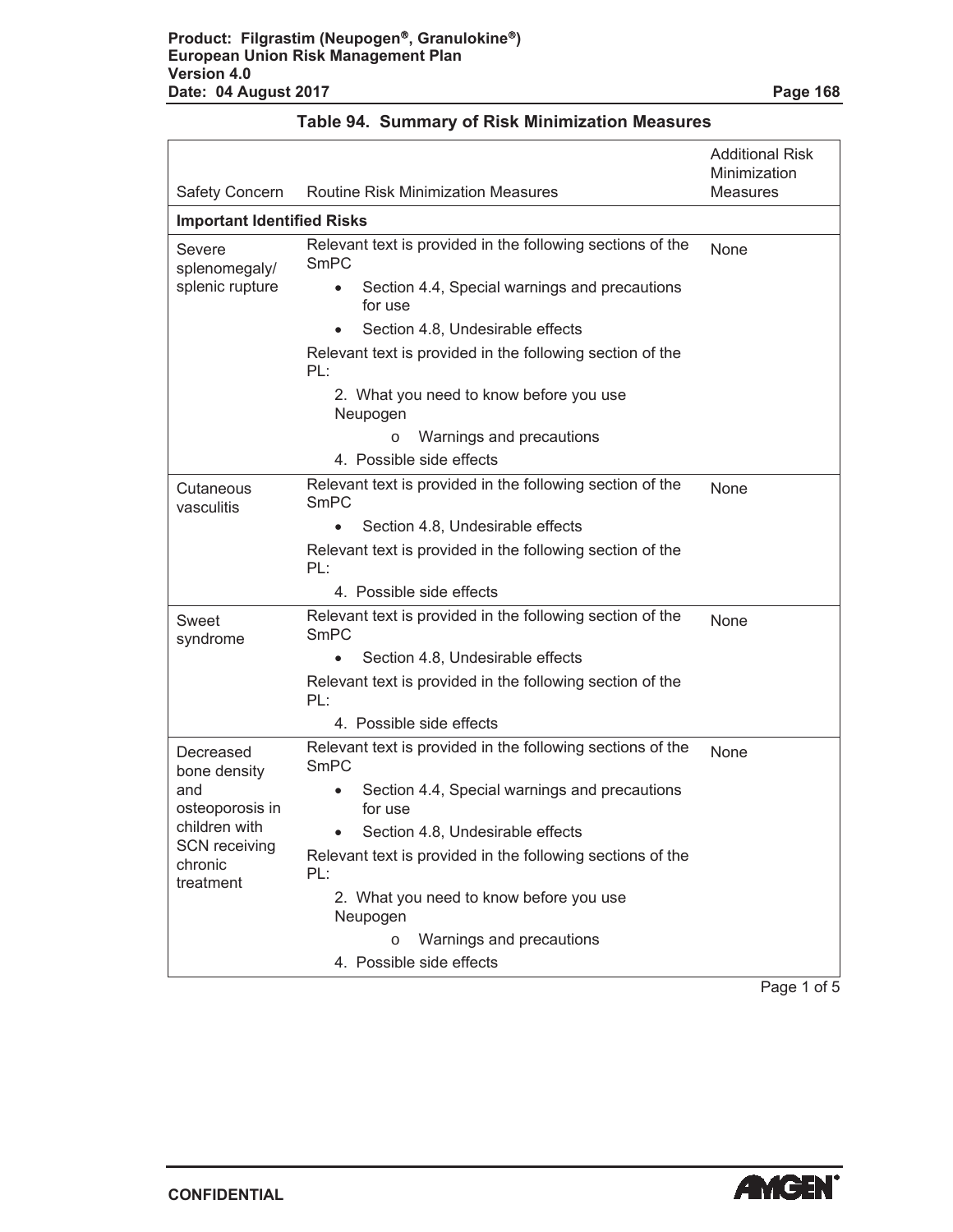| <b>Safety Concern</b><br><b>Routine Risk Minimization Measures</b><br><b>Measures</b><br><b>Important Identified Risks (continued)</b><br>Relevant text is provided in the following sections of the<br><b>None</b><br>Anaphylactic<br>reaction<br>SmPC<br>Section 4.3, Contraindications<br>$\bullet$<br>Section 4.8, Undesirable effects<br>Relevant text is provided in the following sections of the<br>PL:<br>2. What you need to know before you use<br>Neupogen<br>Warnings and precautions<br>$\circ$<br>4. Possible side effects<br>Relevant text is provided in the following sections of the<br>Capillary leak<br>None<br>syndrome<br>SmPC<br>Section 4.4, Special warnings and precautions<br>for use<br>Section 4.8, Undesirable effects<br>Relevant text is provided in the following section of the<br>PL:<br>4. Possible side effects<br>Relevant text is provided in the following sections of the<br>Serious<br>None<br><b>SmPC</b><br>pulmonary<br>adverse events<br>Section 4.4, Special warnings and precautions<br>٠<br>(including<br>for use<br>interstitial<br>Section 4.8, Undesirable effects<br>pneumonia and<br>Relevant text is provided in the following section of the<br>ARDS)<br>PL:<br>4. Possible side effects<br>Relevant text is provided in the following sections of the<br>Sickle cell crisis<br>None<br>SmPC<br>in patients with<br>sickle-cell<br>Section 4.4, Special warnings and precautions<br>for use<br>disease<br>Section 4.8, Undesirable effects<br>Relevant text is provided in the following sections of the<br>PL:<br>2. What you need to know before you use<br>Neupogen<br>Warnings and precautions<br>$\Omega$<br>4. Possible side effects |  | <b>Additional Risk</b><br>Minimization |
|-----------------------------------------------------------------------------------------------------------------------------------------------------------------------------------------------------------------------------------------------------------------------------------------------------------------------------------------------------------------------------------------------------------------------------------------------------------------------------------------------------------------------------------------------------------------------------------------------------------------------------------------------------------------------------------------------------------------------------------------------------------------------------------------------------------------------------------------------------------------------------------------------------------------------------------------------------------------------------------------------------------------------------------------------------------------------------------------------------------------------------------------------------------------------------------------------------------------------------------------------------------------------------------------------------------------------------------------------------------------------------------------------------------------------------------------------------------------------------------------------------------------------------------------------------------------------------------------------------------------------------------------------------------------------------------------------------|--|----------------------------------------|
|                                                                                                                                                                                                                                                                                                                                                                                                                                                                                                                                                                                                                                                                                                                                                                                                                                                                                                                                                                                                                                                                                                                                                                                                                                                                                                                                                                                                                                                                                                                                                                                                                                                                                                     |  |                                        |
|                                                                                                                                                                                                                                                                                                                                                                                                                                                                                                                                                                                                                                                                                                                                                                                                                                                                                                                                                                                                                                                                                                                                                                                                                                                                                                                                                                                                                                                                                                                                                                                                                                                                                                     |  |                                        |
|                                                                                                                                                                                                                                                                                                                                                                                                                                                                                                                                                                                                                                                                                                                                                                                                                                                                                                                                                                                                                                                                                                                                                                                                                                                                                                                                                                                                                                                                                                                                                                                                                                                                                                     |  |                                        |
|                                                                                                                                                                                                                                                                                                                                                                                                                                                                                                                                                                                                                                                                                                                                                                                                                                                                                                                                                                                                                                                                                                                                                                                                                                                                                                                                                                                                                                                                                                                                                                                                                                                                                                     |  |                                        |
|                                                                                                                                                                                                                                                                                                                                                                                                                                                                                                                                                                                                                                                                                                                                                                                                                                                                                                                                                                                                                                                                                                                                                                                                                                                                                                                                                                                                                                                                                                                                                                                                                                                                                                     |  |                                        |
|                                                                                                                                                                                                                                                                                                                                                                                                                                                                                                                                                                                                                                                                                                                                                                                                                                                                                                                                                                                                                                                                                                                                                                                                                                                                                                                                                                                                                                                                                                                                                                                                                                                                                                     |  |                                        |
|                                                                                                                                                                                                                                                                                                                                                                                                                                                                                                                                                                                                                                                                                                                                                                                                                                                                                                                                                                                                                                                                                                                                                                                                                                                                                                                                                                                                                                                                                                                                                                                                                                                                                                     |  |                                        |
|                                                                                                                                                                                                                                                                                                                                                                                                                                                                                                                                                                                                                                                                                                                                                                                                                                                                                                                                                                                                                                                                                                                                                                                                                                                                                                                                                                                                                                                                                                                                                                                                                                                                                                     |  |                                        |
|                                                                                                                                                                                                                                                                                                                                                                                                                                                                                                                                                                                                                                                                                                                                                                                                                                                                                                                                                                                                                                                                                                                                                                                                                                                                                                                                                                                                                                                                                                                                                                                                                                                                                                     |  |                                        |
|                                                                                                                                                                                                                                                                                                                                                                                                                                                                                                                                                                                                                                                                                                                                                                                                                                                                                                                                                                                                                                                                                                                                                                                                                                                                                                                                                                                                                                                                                                                                                                                                                                                                                                     |  |                                        |
|                                                                                                                                                                                                                                                                                                                                                                                                                                                                                                                                                                                                                                                                                                                                                                                                                                                                                                                                                                                                                                                                                                                                                                                                                                                                                                                                                                                                                                                                                                                                                                                                                                                                                                     |  |                                        |
|                                                                                                                                                                                                                                                                                                                                                                                                                                                                                                                                                                                                                                                                                                                                                                                                                                                                                                                                                                                                                                                                                                                                                                                                                                                                                                                                                                                                                                                                                                                                                                                                                                                                                                     |  |                                        |
|                                                                                                                                                                                                                                                                                                                                                                                                                                                                                                                                                                                                                                                                                                                                                                                                                                                                                                                                                                                                                                                                                                                                                                                                                                                                                                                                                                                                                                                                                                                                                                                                                                                                                                     |  |                                        |
|                                                                                                                                                                                                                                                                                                                                                                                                                                                                                                                                                                                                                                                                                                                                                                                                                                                                                                                                                                                                                                                                                                                                                                                                                                                                                                                                                                                                                                                                                                                                                                                                                                                                                                     |  |                                        |
|                                                                                                                                                                                                                                                                                                                                                                                                                                                                                                                                                                                                                                                                                                                                                                                                                                                                                                                                                                                                                                                                                                                                                                                                                                                                                                                                                                                                                                                                                                                                                                                                                                                                                                     |  |                                        |
|                                                                                                                                                                                                                                                                                                                                                                                                                                                                                                                                                                                                                                                                                                                                                                                                                                                                                                                                                                                                                                                                                                                                                                                                                                                                                                                                                                                                                                                                                                                                                                                                                                                                                                     |  |                                        |
|                                                                                                                                                                                                                                                                                                                                                                                                                                                                                                                                                                                                                                                                                                                                                                                                                                                                                                                                                                                                                                                                                                                                                                                                                                                                                                                                                                                                                                                                                                                                                                                                                                                                                                     |  |                                        |
|                                                                                                                                                                                                                                                                                                                                                                                                                                                                                                                                                                                                                                                                                                                                                                                                                                                                                                                                                                                                                                                                                                                                                                                                                                                                                                                                                                                                                                                                                                                                                                                                                                                                                                     |  |                                        |
|                                                                                                                                                                                                                                                                                                                                                                                                                                                                                                                                                                                                                                                                                                                                                                                                                                                                                                                                                                                                                                                                                                                                                                                                                                                                                                                                                                                                                                                                                                                                                                                                                                                                                                     |  |                                        |
|                                                                                                                                                                                                                                                                                                                                                                                                                                                                                                                                                                                                                                                                                                                                                                                                                                                                                                                                                                                                                                                                                                                                                                                                                                                                                                                                                                                                                                                                                                                                                                                                                                                                                                     |  |                                        |
|                                                                                                                                                                                                                                                                                                                                                                                                                                                                                                                                                                                                                                                                                                                                                                                                                                                                                                                                                                                                                                                                                                                                                                                                                                                                                                                                                                                                                                                                                                                                                                                                                                                                                                     |  |                                        |
|                                                                                                                                                                                                                                                                                                                                                                                                                                                                                                                                                                                                                                                                                                                                                                                                                                                                                                                                                                                                                                                                                                                                                                                                                                                                                                                                                                                                                                                                                                                                                                                                                                                                                                     |  |                                        |
|                                                                                                                                                                                                                                                                                                                                                                                                                                                                                                                                                                                                                                                                                                                                                                                                                                                                                                                                                                                                                                                                                                                                                                                                                                                                                                                                                                                                                                                                                                                                                                                                                                                                                                     |  |                                        |
|                                                                                                                                                                                                                                                                                                                                                                                                                                                                                                                                                                                                                                                                                                                                                                                                                                                                                                                                                                                                                                                                                                                                                                                                                                                                                                                                                                                                                                                                                                                                                                                                                                                                                                     |  |                                        |
|                                                                                                                                                                                                                                                                                                                                                                                                                                                                                                                                                                                                                                                                                                                                                                                                                                                                                                                                                                                                                                                                                                                                                                                                                                                                                                                                                                                                                                                                                                                                                                                                                                                                                                     |  |                                        |
|                                                                                                                                                                                                                                                                                                                                                                                                                                                                                                                                                                                                                                                                                                                                                                                                                                                                                                                                                                                                                                                                                                                                                                                                                                                                                                                                                                                                                                                                                                                                                                                                                                                                                                     |  |                                        |

Page 2 of 5

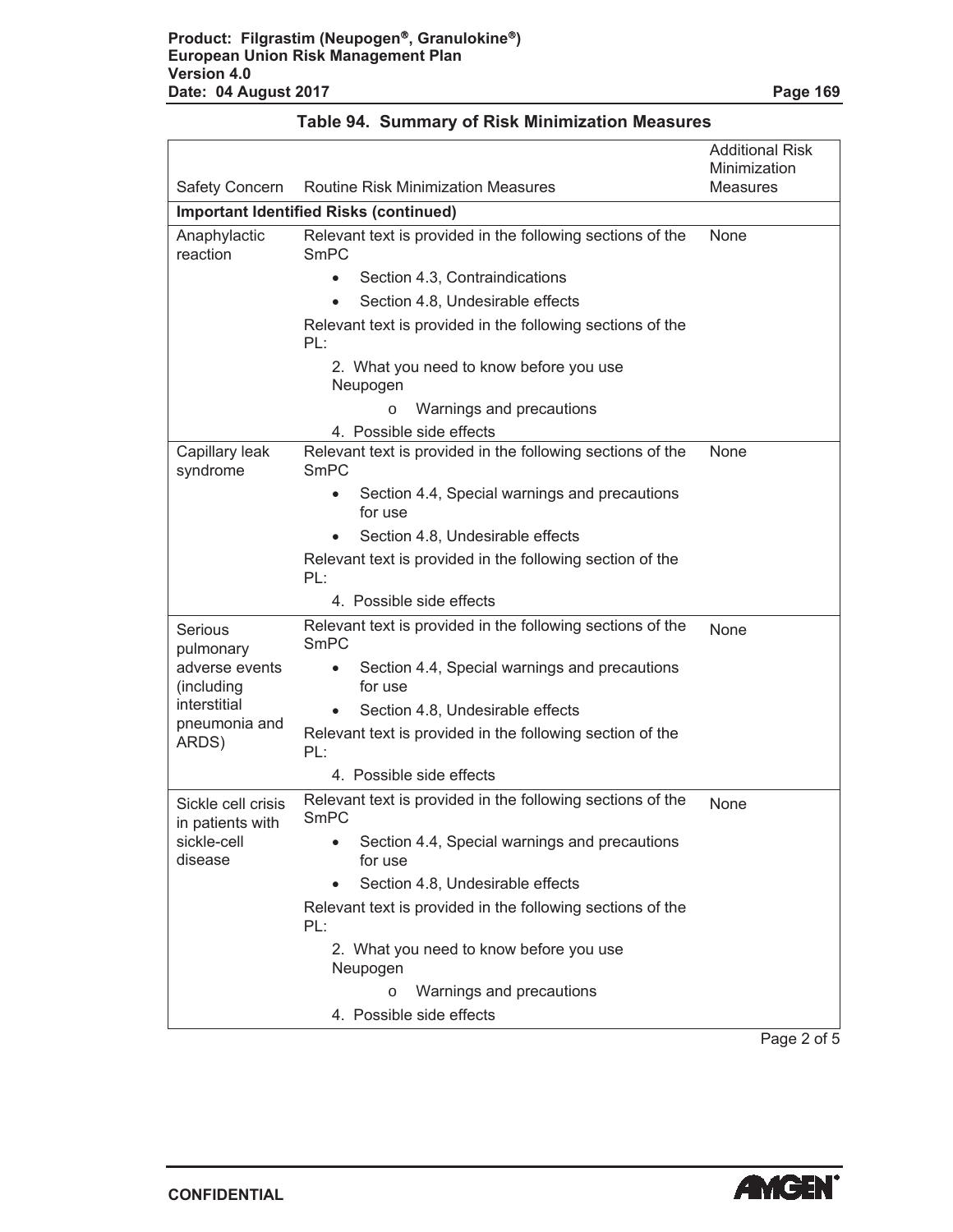|  | <b>Table 94. Summary of Risk Minimization Measures</b> |  |
|--|--------------------------------------------------------|--|
|--|--------------------------------------------------------|--|

| <b>Safety Concern</b>                | <b>Routine Risk Minimization Measures</b>                                 | Additional<br><b>Risk</b><br>Minimization<br>Measures |
|--------------------------------------|---------------------------------------------------------------------------|-------------------------------------------------------|
|                                      | <b>Important Identified Risks (continued)</b>                             |                                                       |
| Musculoskeletal<br>pain-related      | Relevant text is provided in the following section of the<br><b>SmPC</b>  | None                                                  |
| symptoms                             | Section 4.8, Undesirable effects                                          |                                                       |
|                                      | Relevant text is provided in the following section of the PL:             |                                                       |
|                                      | 4. Possible side effects                                                  |                                                       |
| Leukocytosis                         | Relevant text is provided in the following sections of the<br>SmPC        | None                                                  |
|                                      | Section 4.4, Special warnings and precautions for<br>use                  |                                                       |
|                                      | Section 4.8, Undesirable effects                                          |                                                       |
|                                      | Relevant text is provided in the following section of the PL:             |                                                       |
|                                      | 4. Possible side effects                                                  |                                                       |
| Thrombocytopenia                     | Relevant text is provided in the following sections of the<br><b>SmPC</b> | None                                                  |
|                                      | Section 4.4, Special warnings and precautions for<br>use                  |                                                       |
|                                      | Relevant text is provided in the following sections of the<br>PL:         |                                                       |
|                                      | 2. What you need to know before you use Neupogen                          |                                                       |
|                                      | Warnings and precautions                                                  |                                                       |
|                                      | 4. Possible side effects                                                  |                                                       |
| Transformation to<br>MDS or leukemia | Relevant text is provided in the following sections of the<br><b>SmPC</b> | None                                                  |
| in SCN patients                      | Section 4.1, Therapeutic indications                                      |                                                       |
|                                      | Section 4.4, Special warnings and precautions for<br>$\bullet$<br>use     |                                                       |
|                                      | Section 4.8, Undesirable effects                                          |                                                       |
|                                      | Relevant text is provided in the following sections of the<br>PL:         |                                                       |
|                                      | 2. What you need to know before you use Neupogen                          |                                                       |
|                                      | Loss of response<br>$\circ$                                               |                                                       |
|                                      | 4. Possible side effects                                                  |                                                       |

Page 3 of 5

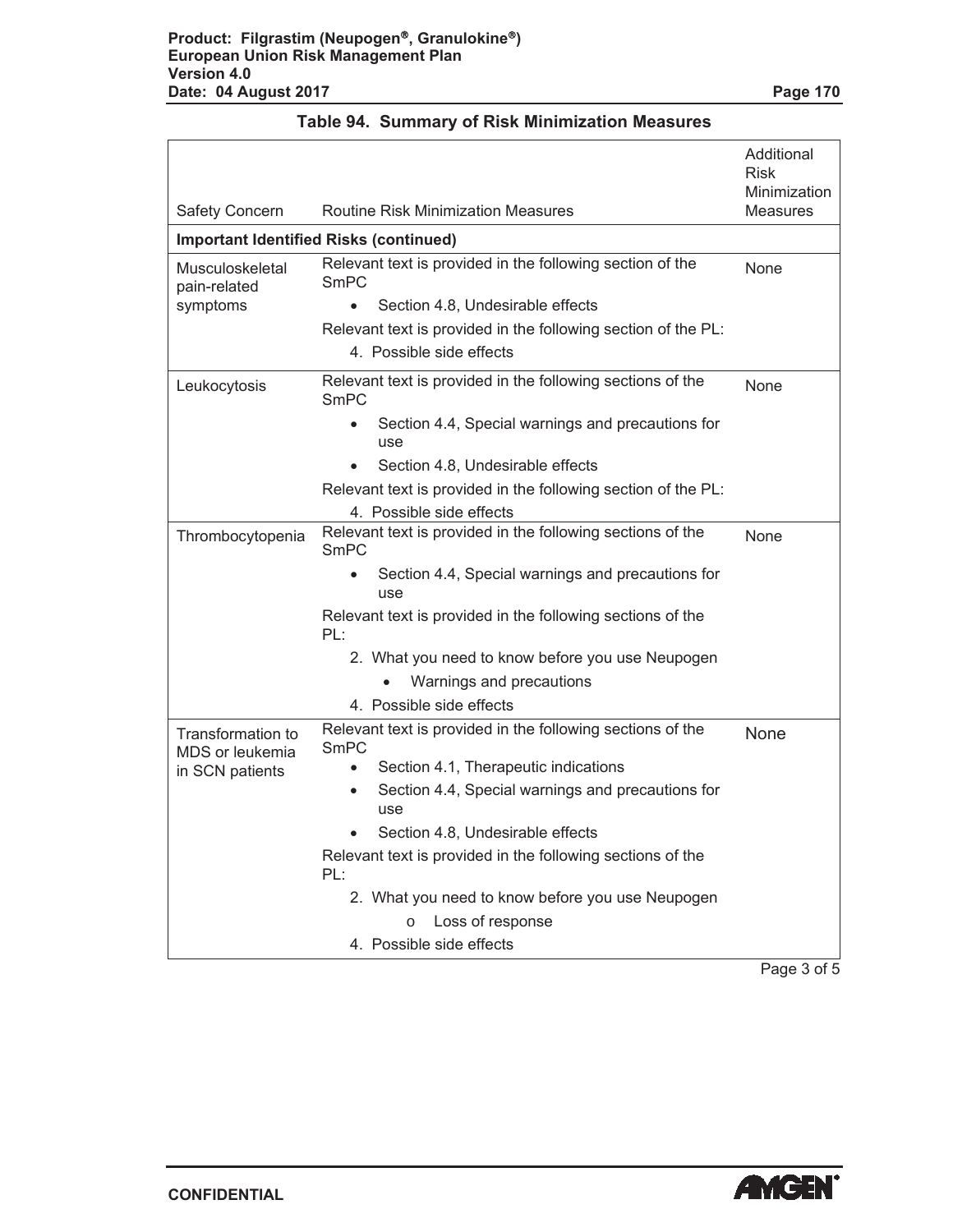|                                                                                                          |                                                                                                                                                                                                                                                                                                                                                                                                                                                                                                          | <b>Additional Risk</b><br>Minimization |
|----------------------------------------------------------------------------------------------------------|----------------------------------------------------------------------------------------------------------------------------------------------------------------------------------------------------------------------------------------------------------------------------------------------------------------------------------------------------------------------------------------------------------------------------------------------------------------------------------------------------------|----------------------------------------|
| Safety Concern                                                                                           | <b>Routine Risk Minimization Measures</b>                                                                                                                                                                                                                                                                                                                                                                                                                                                                | <b>Measures</b>                        |
|                                                                                                          | <b>Important Identified Risks (continued)</b>                                                                                                                                                                                                                                                                                                                                                                                                                                                            |                                        |
| GVHD in<br>patients<br>receiving<br>allogeneic bone<br>marrow transfer<br>or peripheral<br>blood cell    | Relevant text is provided in the following sections of the<br><b>SmPC</b><br>Section 4.4, Special warnings and precautions<br>for use<br>Section 4.8, Undesirable effects<br>Section 5.1, Pharmacodynamic properities                                                                                                                                                                                                                                                                                    | None                                   |
| progenitor cell<br>transplant                                                                            | Relevant text is provided in the following sections of the<br>PL:<br>4. Possible side effects                                                                                                                                                                                                                                                                                                                                                                                                            |                                        |
| <b>Important Potential Risks</b>                                                                         |                                                                                                                                                                                                                                                                                                                                                                                                                                                                                                          |                                        |
| Cytogenetic<br><b>Abnormalities</b><br>and<br>Development of<br>Secondary<br>Hematologic<br>Malignancies | Relevant text is provided in the following section of the<br><b>SmPC</b><br>Section 4.4, Special warnings and precautions<br>for use<br>Relevant text is provided in the following section of the<br>PL:<br>2. What you need to know before you use Neupogen<br>4. Warnings and precautions                                                                                                                                                                                                              | None                                   |
| Cytokine<br>release<br>syndrome                                                                          | None                                                                                                                                                                                                                                                                                                                                                                                                                                                                                                     | None                                   |
| Medication<br>Errors Including<br>Overdose                                                               | Relevant text is provided in the following sections of the<br><b>SmPC</b><br>Section 1, Name of medicinal product<br>$\bullet$<br>Section 2, Qualitative and quantitative<br>$\bullet$<br>composition<br>Section 4.2, Posology and method of<br>administration<br>Section 4.9, Overdose<br>Section 6.6, Special precautions for disposal and<br>handling<br>Relevant text is provided in the following sections of the<br>PL:<br>3. How to use Neupogen<br>6. Contents of the pack and other information | None                                   |
| Drug interaction<br>with lithium                                                                         | Relevant text is provided in the following section<br>of the SmPC<br>Section 4.5, Interaction with other medicinal<br>$\bullet$<br>products and other forms of interaction                                                                                                                                                                                                                                                                                                                               | None                                   |

Page 4 of 5

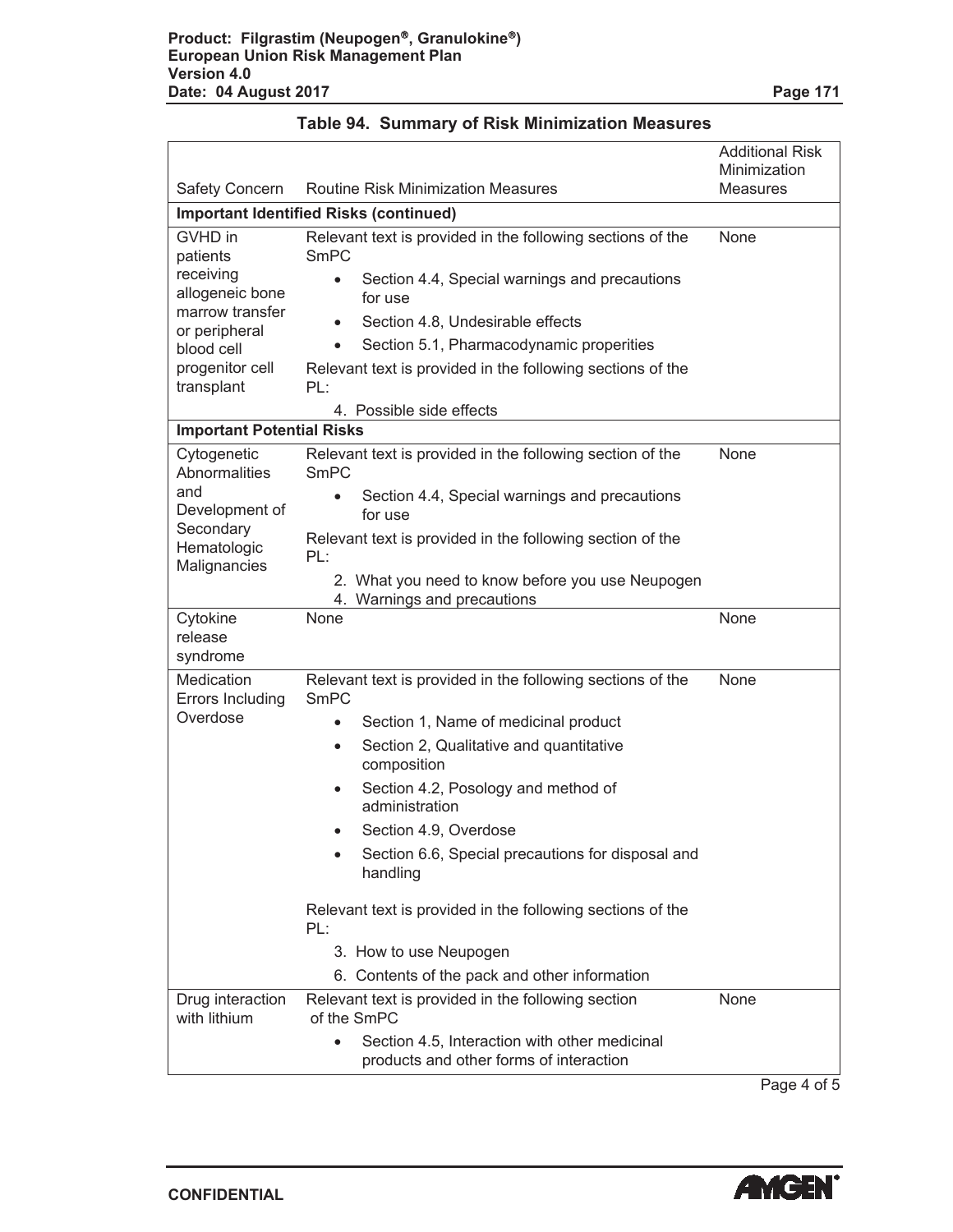|                                                          |                                                                          | <b>Additional Risk</b><br>Minimization |
|----------------------------------------------------------|--------------------------------------------------------------------------|----------------------------------------|
| <b>Safety Concern</b>                                    | <b>Routine Risk Minimization Measures</b>                                | <b>Measures</b>                        |
|                                                          | <b>Important Potential Risks (continued)</b>                             |                                        |
| Off-label use                                            | Relevant text is provided in the following section of the<br><b>SmPC</b> | None                                   |
|                                                          | Section 4.1, Therapeutic indications<br>$\bullet$                        |                                        |
|                                                          | Section 4.4, Special warnings and precautions<br>for use                 |                                        |
|                                                          | Relevant text is provided in the following sections of the<br>PL:        |                                        |
|                                                          | 1. What Neupogen is and what it is used for                              |                                        |
|                                                          | 2. What you need to know before you use Neupogen                         |                                        |
|                                                          | Warnings and precautions                                                 |                                        |
| Immunogenicity<br>(incidence and                         | Relevant text is provided in the following sections of the<br>SmPC:      | None                                   |
| clinical<br>implications of<br>anti-G-CSF<br>antibodies) | Section 4.4, Special warnings and precautions for<br>use                 |                                        |
|                                                          | Relevant text is provided in the following sections of the<br>PL:        |                                        |
|                                                          | 2. What you need to know before you use Neupogen                         |                                        |
|                                                          | Warnings and precautions                                                 |                                        |
| Extramedullary<br>hematopoiesis                          | None                                                                     | None                                   |
| Risks during<br>pregnancy and                            | Relevant text is provided in the following sections of the<br>SmPC       | None                                   |
| lactation                                                | Section 4.6, Pregnancy and lactation                                     |                                        |
|                                                          | Relevant text is provided in the following sections of the<br>PL:        |                                        |
|                                                          | 2. What you need to know before you use Neupogen                         |                                        |
|                                                          | Pregnancy and breastfeeding                                              |                                        |
|                                                          |                                                                          | Page 5 of 5                            |

*VI.2 Elements for a Public Summary*

*VI.2.1 Overview of Disease Epidemiology*

Filgrastim can be used

- to increase the number of white blood cells (WBCs) after treatment with chemotherapy to help prevent infections
- to increase the number of WBCs after a BMT to help prevent infections
- before high-dose chemotherapy to make the bone marrow produce more stem cells which can be collected and given back to the patient after chemotherapy treatment. These can be taken from the patient or from a donor. The stem cells will then go back into the bone marrow and produce blood cells.

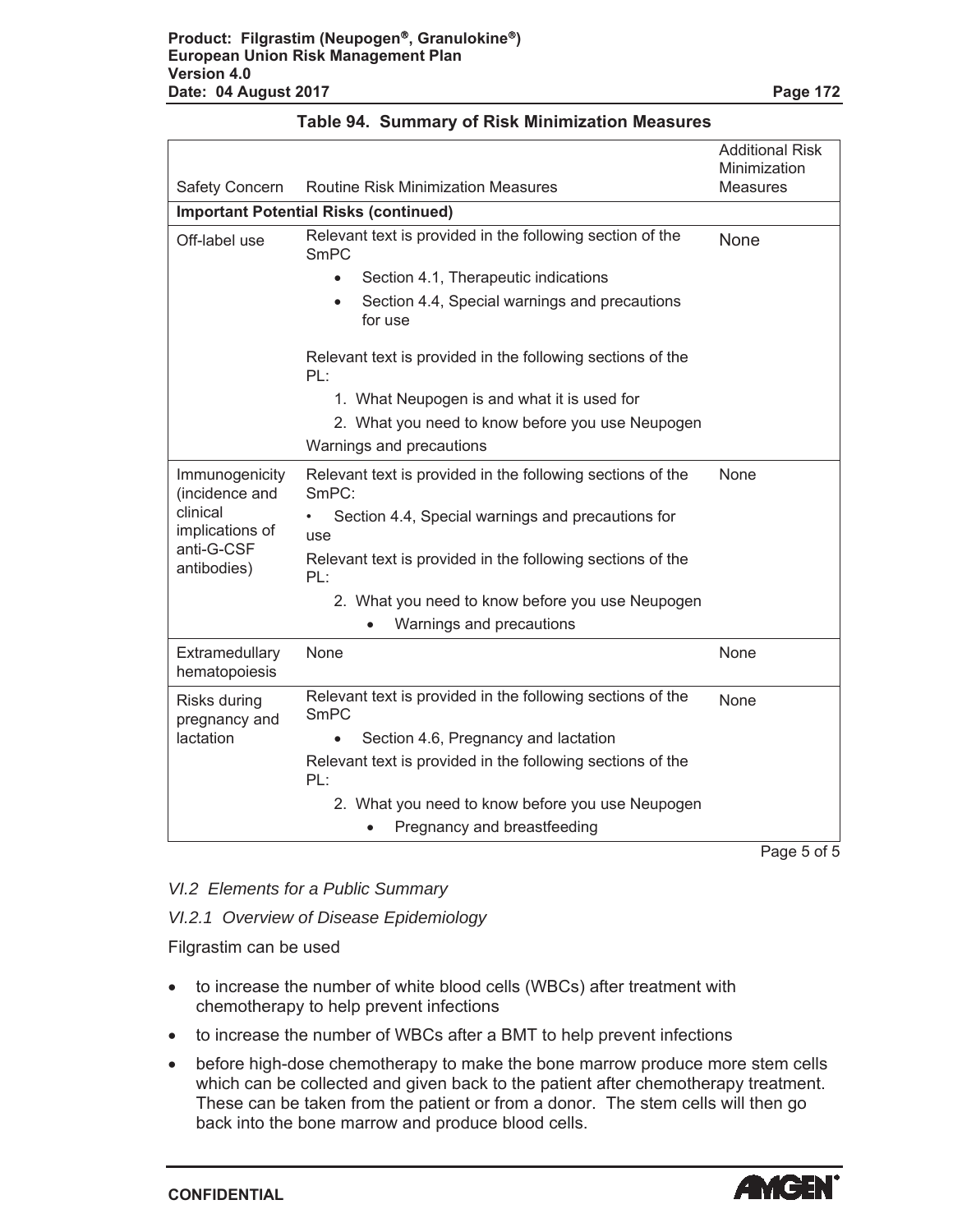- to increase the number of white blood cells for patients who suffer from SCN
- $\bullet$  to help prevent infections in patients with advanced infection with HIV, which will help reduce the risk of infections

#### *Chemotherapy-induced neutropenia (CIN)*

Chemotherapy-induced neutropenia (lowered number of WBCs) occurs in patients receiving chemotherapy. CIN can result in infection, illness, and sometimes death. Neutropenia is very common in this setting. The worse the neutropenia is and the longer it lasts, the greater the risk of infection. Filgrastim is used to increase white blood cell counts and to shorten the duration of neutropenia.

# *Patients undergoing treatment that lowers the number of blood stem cells (myeloablative therapy) followed by BMT*

After treatment with very high-dose chemotherapy, patients are given stem cells either harvested from bone marrow or collected from peripheral blood (PBPCs) using an apheresis (a machine that separates blood components). Since the WBCs are low, the patient is at high risk of infection until the new stem cells begin to produce new white blood cells. Filgrastim is used to stimulate the stem cells to produce white blood cells so that the patient white blood cell count recovers more rapidly.

#### *Stimulation of blood stem cell production in bone marrow before chemotherapy*

Filgrastim can also be used to increase the number of blood stem cells that can be harvested from the patient or from a normal donor prior to high-dose chemotherapy (see above).

#### *Severe chronic neutropenia*

Some patients have chronic low white blood cell counts and so are at risk for severe infection. SCN can occur due to a variety of causes and can occur in adults and children. Filgrastim is used to increase white blood cell counts in these patients and reduce the risk of infection.

#### *Neutropenia in patients with HIV*

Neutropenia following antiretroviral therapy (medication to treat HIV) in patients with HIV infection may increase the risk of potentially life-threatening infections. Filgrastim is used to increase neutrophil counts (a neutrophil is a special kind of white blood cell) in these patients.

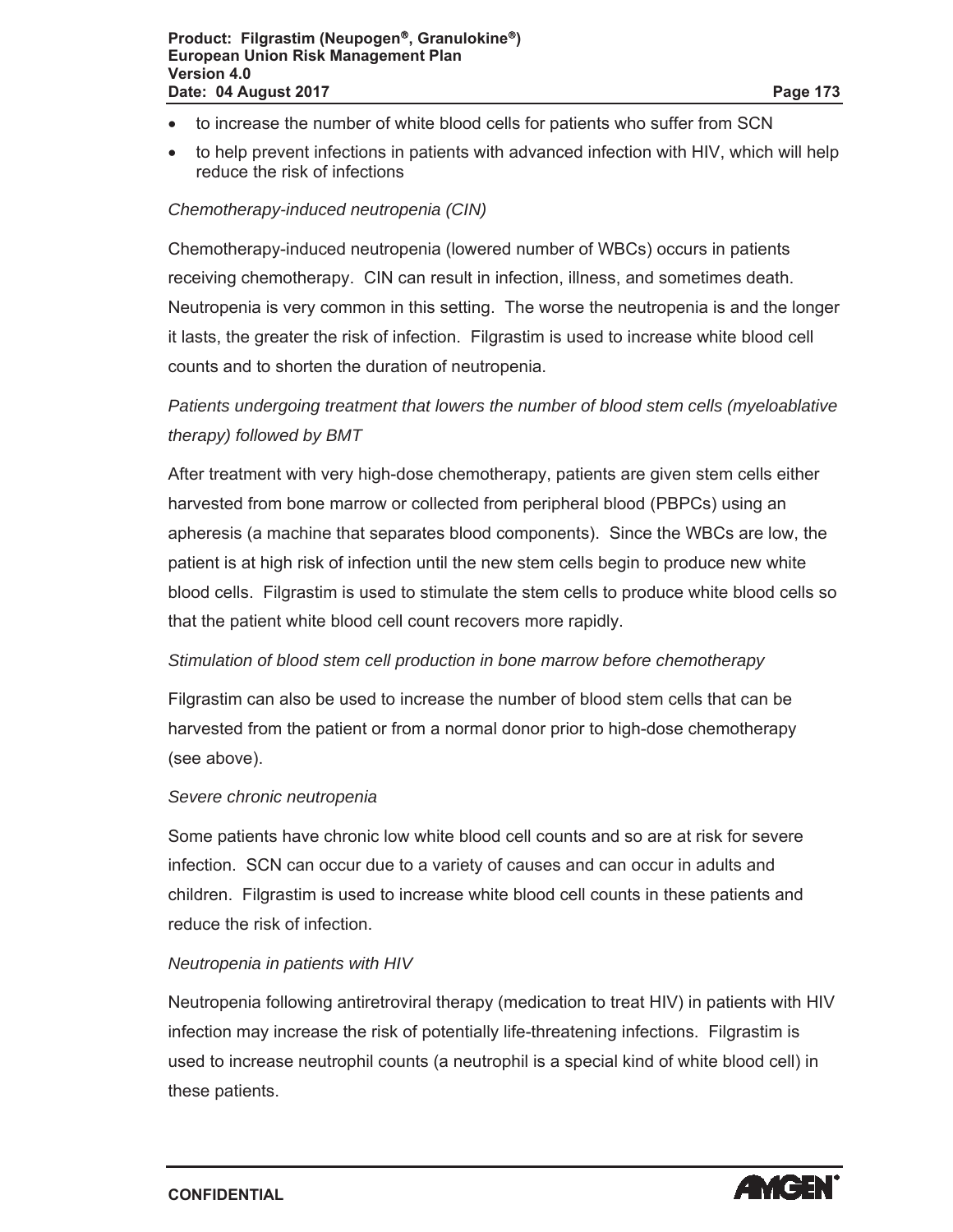*VI.2.2 Summary of Treatment Benefits*

*Filgrastim*

Filgrastim is a white blood cell growth factor (granulocyte colony stimulating factor) and belongs to a group of medicines called cytokines. Growth factors are proteins that are produced naturally in the body but they can also be made using biotechnology for use as a medicine. Filgrastim works by encouraging the bone marrow to produce more white blood cells.

### *Studies to demonstrate that filgrastim is effective*

The benefits of filgrastim for treating low white blood cells caused by chemotherapy were studied in 340 patients with lung cancer. Patients who received filgrastim had fewer, shorter, and less severe episodes of low white blood cells. Another study of 521 patients with AML showed that filgrastim reduced the length of time that patients had low white blood cells and fevers.

The main study of filgrastim as a treatment for low white blood cells after BMT involved 54 patients with high-risk blood cancers (lymphomas). Patients who received filgrastim recovered their white blood cell count more quickly compared to patients who received placebo.

There were 2 main studies using filgrastim to increase the number of stem cells for collection for a stem cell transplant. These stem cells can either be given back to the same patient after chemotherapy treatment, or can be collected from a donor. In the first study, 72 patients with HD or NHL either had a BMT, or had a blood stem cell transplant after filgrastim treatment. Patients who received a blood stem cell transplant after filgrastim treatment had a more rapid recovery of white blood cells and another type of blood cell, known as platelets. They also had fewer platelet transfusions and spent fewer days in the hospital. In the second study, filgrastim was very effective at increasing the number of stem cells for collection in 20 normal donors.

The main study for SCN involved 123 subjects with recurrent infections. Filgrastim increased white blood cell counts and reduced the number of infections.

In the main study in 258 patients with HIV, patients who received filgrastim had fewer infections than patients who did not receive treatment for low white blood cells.

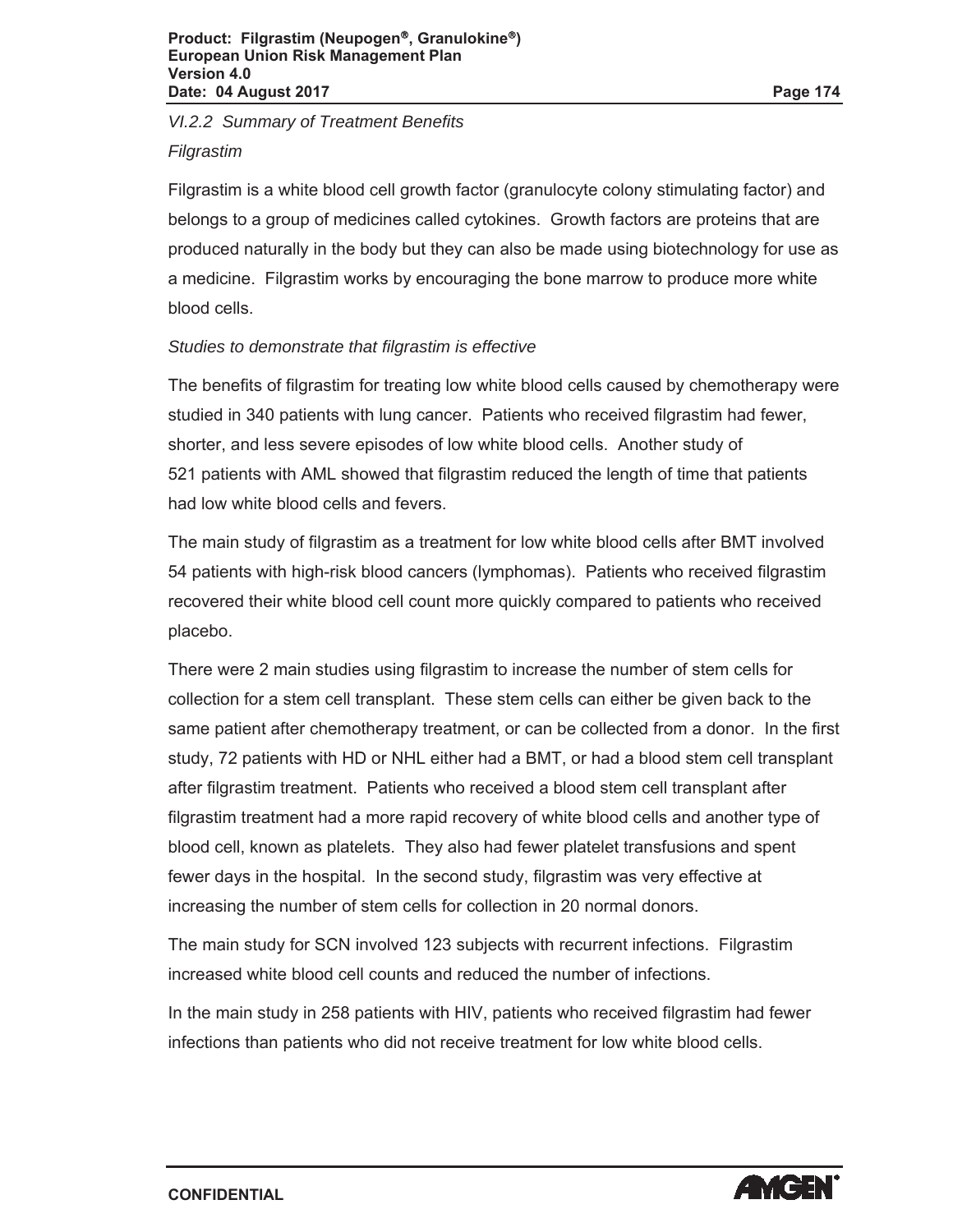*VI.2.3 Unknowns Relating to Treatment Benefits*

Filgrastim has not been studied in women who are pregnancy or breastfeeding.

Filgrastim could affect a woman's ability to become pregnant or stay pregnant. Women who are breastfeeding should not take filgrastim.

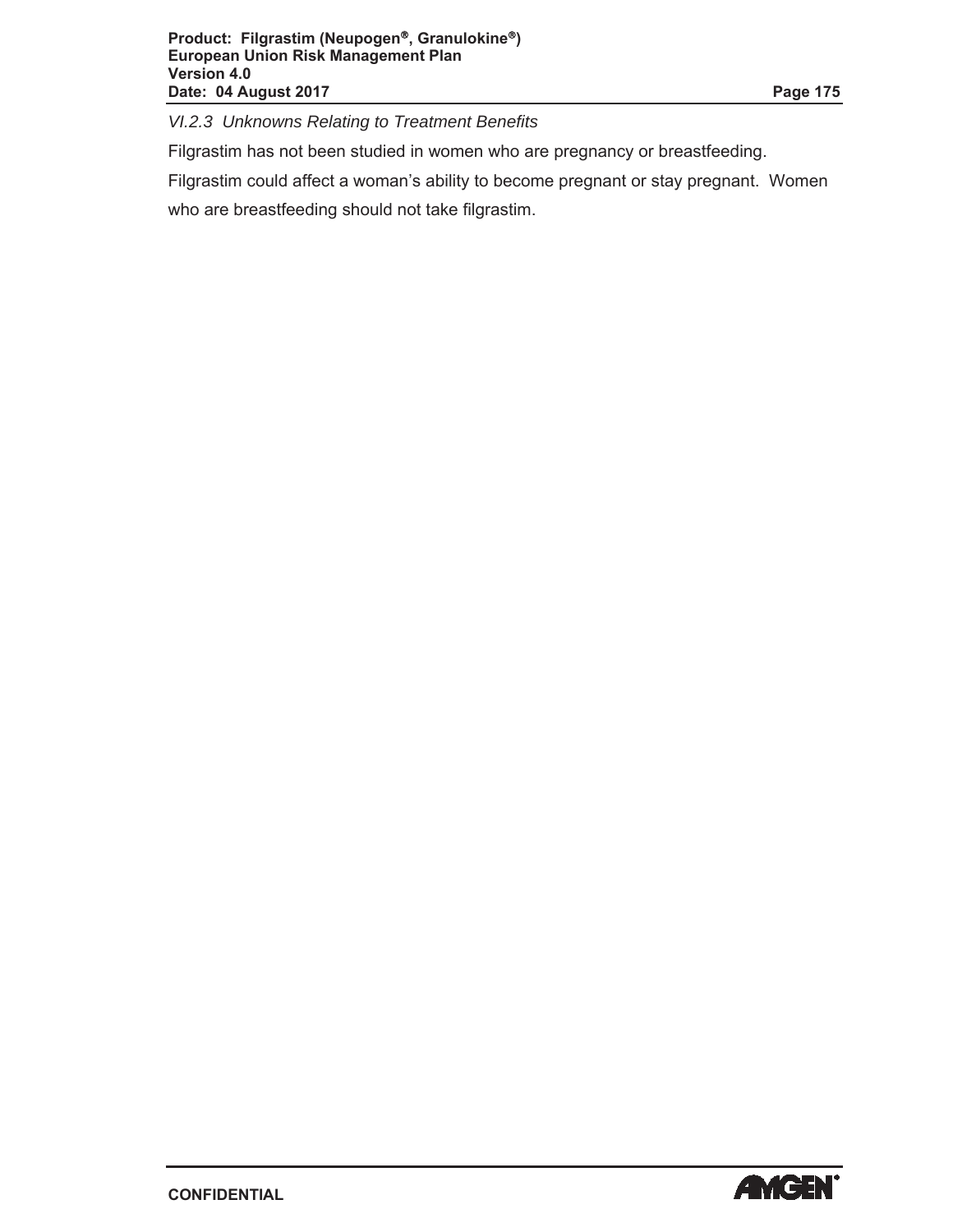*VI.2.4 Summary of Safety Concerns*

### **Important Identified Risks**

| <b>Risk</b>                                                                                                                     | What Is Known                                                                                                                                                                                                                                                                                                   | Preventability                                                                                                                                                                                                                                                                                                                                                                    |
|---------------------------------------------------------------------------------------------------------------------------------|-----------------------------------------------------------------------------------------------------------------------------------------------------------------------------------------------------------------------------------------------------------------------------------------------------------------|-----------------------------------------------------------------------------------------------------------------------------------------------------------------------------------------------------------------------------------------------------------------------------------------------------------------------------------------------------------------------------------|
| Severe enlarged spleen or<br>rupture of spleen (severe<br>splenomegaly/splenic rupture)                                         | Enlarged spleen occurs very<br>commonly in patients with<br>SCN, commonly in patients<br>with HIV, and uncommonly in<br>normal stem cell donors.<br>Enlarged spleen can increase<br>the risk of splenic rupture,<br>which could result in a fatal<br>outcome if not detected and<br>treated in a timely manner. | Patient should contact their<br>doctor if they experience left<br>upper belly (abdominal) pain,<br>pain below the left rib cage or<br>pain at the tip of the<br>shoulder, which could<br>indicate an enlarged spleen.                                                                                                                                                             |
| Inflammation of the blood<br>vessels in the skin (cutaneous<br>vasculitis)                                                      | Inflammation of the blood<br>vessels in the skin occurs<br>commonly in patients with<br>SCN. Cutaneous vasculitis,<br>when limited to small blood<br>vessels in the skin, generally<br>recovery is good.                                                                                                        | Patients should contact their<br>doctor if they experience<br>changes to their skin such as<br>skin changes, purple or red<br>spots or bumps, clusters of<br>small dots, splotches,<br>bruises, or hives.                                                                                                                                                                         |
| Plum-colored, raised, painful<br>sores on the limbs and<br>sometimes the face and neck<br>with a fever (Sweet<br>syndrome)      | Sweet syndrome is an<br>uncommon side effect is<br>patients with cancer treated<br>with filgrastim.                                                                                                                                                                                                             | Treatment of conditions that<br>increase the risk of Sweet<br>syndrome, such as cancer<br>and infection, can help<br>prevent Sweet syndrome.                                                                                                                                                                                                                                      |
| Bone disease (decreased<br>bone density and<br>osteoporosis) in children with<br>SCN receiving long-term<br>(chronic) treatment | Decreased density of the<br>bone has been reported in<br>children with SCN and<br>appears to be primary due to<br>the disease itself; however,<br>filgrastim treatment may<br>speed up the process of bone<br>loss in children with SCN.                                                                        | Care givers and children with<br>SCN should discuss with<br>their doctor if they are at risk<br>of developing bone health<br>problems and should discuss<br>the potential benefits of<br>monitoring if they are at risk.                                                                                                                                                          |
| Rapidly progressing,<br>life-threatening allergic<br>reaction (anaphylactic<br>reaction)                                        | Allergic reactions, including<br>rapidly progression,<br>life-threatening allergic<br>reaction (anaphylaxis); skin<br>rash; and/or hives (urticaria),<br>occur rarely in patients<br>receiving filgrastim.                                                                                                      | Patients should stop taking<br>filgrastim and tell their doctor<br>immediately if they<br>experience an allergic<br>reaction including weakness,<br>drop in blood pressure,<br>difficulty breathing, swelling<br>of the face, skin rash, itchy<br>rash (urticaria), swelling of<br>the face lips, mouth, tongue<br>or throat (angioedema) or<br>shortness of breath<br>(dyspnea). |

Page 1 of 3

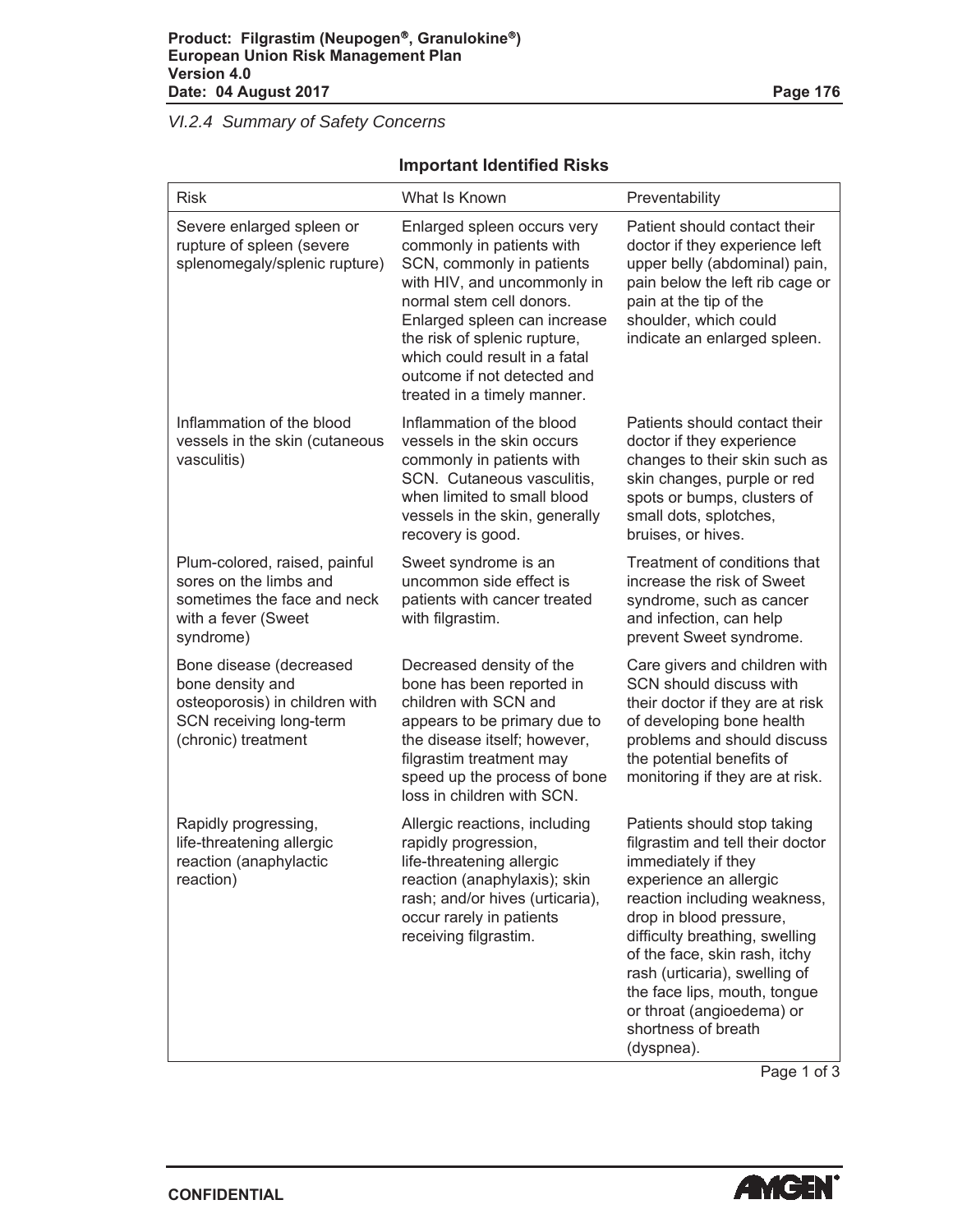| <b>Risk</b>                                                                                                                                                                                | What Is Known                                                                                                                                                                                                                                                                                                                                                                                                                                             | Preventability                                                                                                                                                                                                                                                                                                                                                                  |  |
|--------------------------------------------------------------------------------------------------------------------------------------------------------------------------------------------|-----------------------------------------------------------------------------------------------------------------------------------------------------------------------------------------------------------------------------------------------------------------------------------------------------------------------------------------------------------------------------------------------------------------------------------------------------------|---------------------------------------------------------------------------------------------------------------------------------------------------------------------------------------------------------------------------------------------------------------------------------------------------------------------------------------------------------------------------------|--|
| Leakage of fluid from small<br>blood vessels (capillary leak<br>syndrome)                                                                                                                  | Leakage of fluids from small<br>blood vessels can result in low<br>blood pressure (hypotension),<br>overly concentrated blood<br>(hemoconcentration), and low<br>levels of the protein albumin in<br>the blood (hypoalbuminemia).<br>This condition, which can be<br>life-threatening if treatment is<br>delayed, has been reported<br>uncommonly with filgrastim<br>treatment in patients with cancer<br>undergoing chemotherapy who<br>have infections. | Patients should contact<br>their doctor if they have<br>puffiness, swelling,<br>fullness in the abdomen,<br>light-headedness,<br>nausea, dryness in mouth<br>and throat, decreased<br>urination, weakness,<br>fatigue, cool skin<br>temperature in hands or<br>feet, or change in mental<br>activity. No information is<br>currently available on<br>how to prevent this event. |  |
| Severe lung inflammation<br>causing difficulty in breathing<br>(serious pulmonary events<br>[including interstitial<br>pneumonia and acute<br>respiratory distress syndrome<br>${ARDS}}$ ) | Patients should tell their doctor if<br>they experience cough, fever and<br>difficulty breathing while taking<br>filgrastim, as there is a theoretical<br>risk that this may worsen.                                                                                                                                                                                                                                                                      | Patients should see their<br>doctor if they have<br>symptoms such as cough<br>fever, and shortness of<br>breath that could be<br>preliminary signs of<br>ARDS.                                                                                                                                                                                                                  |  |
| Severe pain in the bones,<br>chest, gut or joints in patients<br>with sickle cell anemia (sickle<br>cell crisis in patients with<br>sickle-cell disease)                                   | Sickle cell crises have occurred in<br>patients with sickle cell receiving<br>filgrastim. Patients should tell<br>their doctor if they have sickle cell<br>anemia or related conditions that<br>cause red blood cells to form a<br>sickle shape.                                                                                                                                                                                                          | Patients with sickle cell<br>disease should receive<br>filgrastim only after<br>careful evaluation of both<br>risks and benefits of<br>treatment.                                                                                                                                                                                                                               |  |
| Pain in muscle and/or bone<br>(musculoskeletal pain-related<br>symptoms)                                                                                                                   | Bone pain occurs very commonly<br>in patients with cancer and<br>patients with SCN receiving<br>filgrastim. In cancer patients, the<br>pain is most often mild or<br>moderate in severity and last for<br>1 to 2 days.                                                                                                                                                                                                                                    | No information is<br>currently available on<br>how to prevent this event.                                                                                                                                                                                                                                                                                                       |  |
| Increase in white blood cells<br>(leukocytosis)                                                                                                                                            | Filgrastim is administered in order<br>to increase the level of white<br>blood cells; thus, there is a<br>potential for an excessive<br>increase in white blood cells, and<br>regular monitoring of white blood<br>cell count is recommended while<br>taking filgrastim.                                                                                                                                                                                  | Dose reduction or<br>interruption may correct<br>leukocytosis.                                                                                                                                                                                                                                                                                                                  |  |

### **Important Identified Risks (continued)**

Page 2 of 3

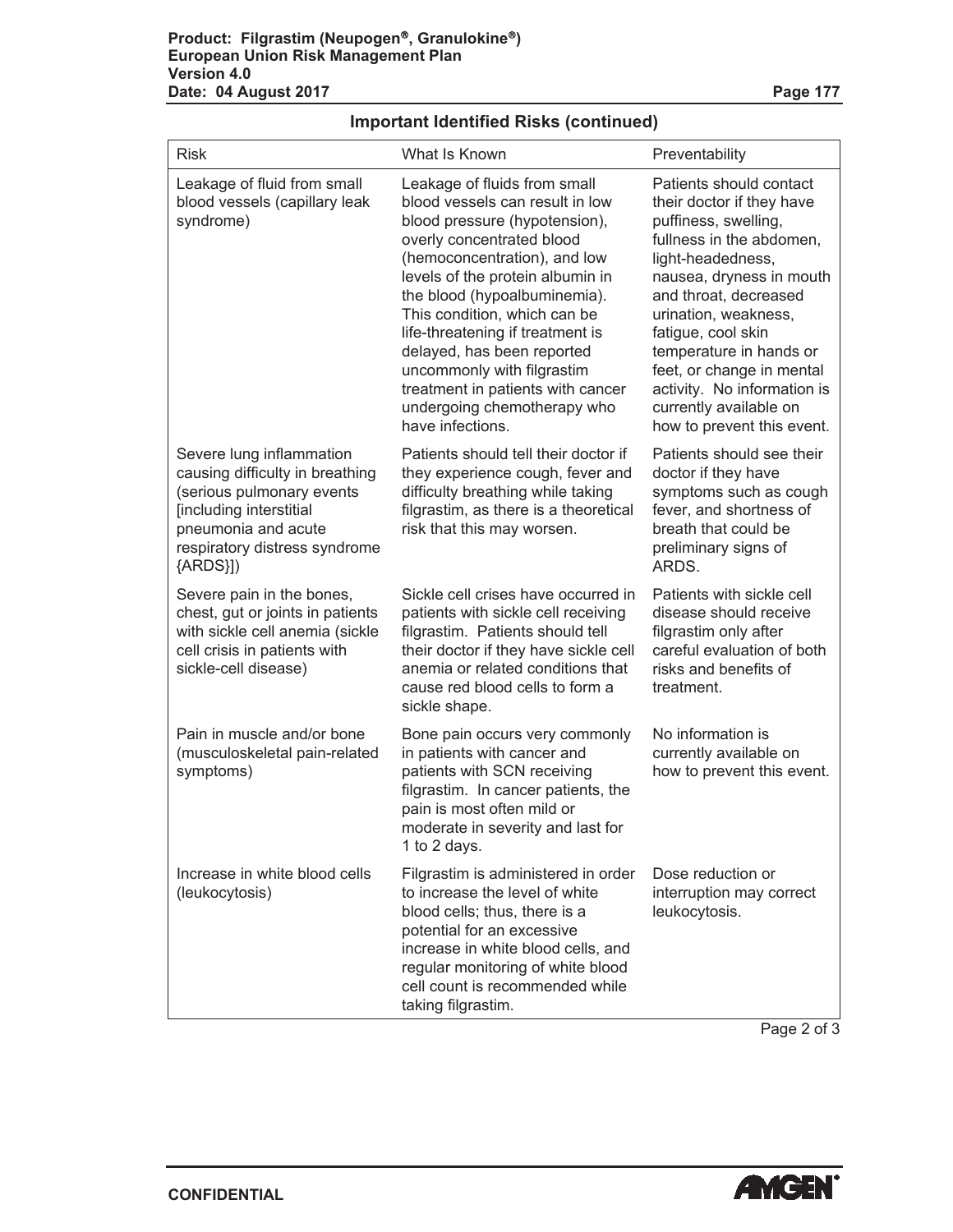| <b>Risk</b>                                                                                                                                                                     | What Is Known                                                                                                                                                                                                                                                                                                                                                                                                                                                                                                                                                       | Preventability                                                                                                                                                                                                                                                                                        |
|---------------------------------------------------------------------------------------------------------------------------------------------------------------------------------|---------------------------------------------------------------------------------------------------------------------------------------------------------------------------------------------------------------------------------------------------------------------------------------------------------------------------------------------------------------------------------------------------------------------------------------------------------------------------------------------------------------------------------------------------------------------|-------------------------------------------------------------------------------------------------------------------------------------------------------------------------------------------------------------------------------------------------------------------------------------------------------|
| Decrease of platelets which<br>reduces the ability of blood to<br>clot (thrombocytopenia)                                                                                       | Low platelet levels have been<br>reported in clinical trials with<br>filgrastim. In patients with<br>cancer, the thrombocytopenia<br>may have been related to<br>chemotherapy. In normal donors<br>of blood stem cells, the<br>thrombocytopenia may have<br>been related to the process used<br>to extract white blood cells.                                                                                                                                                                                                                                       | The patient's platelet<br>count should be checked<br>regularly during filgrastim<br>treatment.                                                                                                                                                                                                        |
| Blood cell abnormalities and<br>cancer of the blood<br>(transformation to MDS or<br>leukemia in SCN patients)                                                                   | Since filgrastim stimulates the<br>production of white blood cells,<br>there is a theoretical possibility<br>that filgrastim could be<br>associated with the development<br>of cancer of the blood (acute<br>myelogenous leukemia) or<br>disorders that occur when the<br>blood-forming cells in the bone<br>marrow are damaged (MDS in<br>patients treated with filgrastim). It<br>is not known whether filgrastim is<br>associated with this risk.                                                                                                                | No information is<br>currently available on<br>how to prevent this event.                                                                                                                                                                                                                             |
| Reaction of the donor cells<br>against the recipient of the<br>transplant (GVHD) in patients<br>receiving bone marrow from<br>another person or a blood<br>stem cell transplant | In patients undergoing an<br>allogenic (from a donor) stem cell<br>or BMT, graft-versus-host<br>disease may occur. This is a<br>reaction of the donor cells against<br>the recipient of the transplant;<br>signs and symptoms include rash<br>on the palms of your hands or<br>soles of your feet and ulcer and<br>sores in your mouth, gut, liver,<br>skin, or your eyes, lungs, vagina,<br>and joints. In<br>company-sponsored clinical trials,<br>graft-versus-host disease was not<br>more common in subjects<br>receiving filgrastim compared<br>with placebo. | No effective therapy has<br>been developed to<br>prevent GVHD. Graft<br>manipulation has been<br>associated with<br>decreased risk (T cell<br>depletion for example),<br>which has not been<br>translated into improved<br>survival due to increased<br>risk of rejection, relapse,<br>and infection. |

### **Important Identified Risks (continued)**

Page 3 of 3



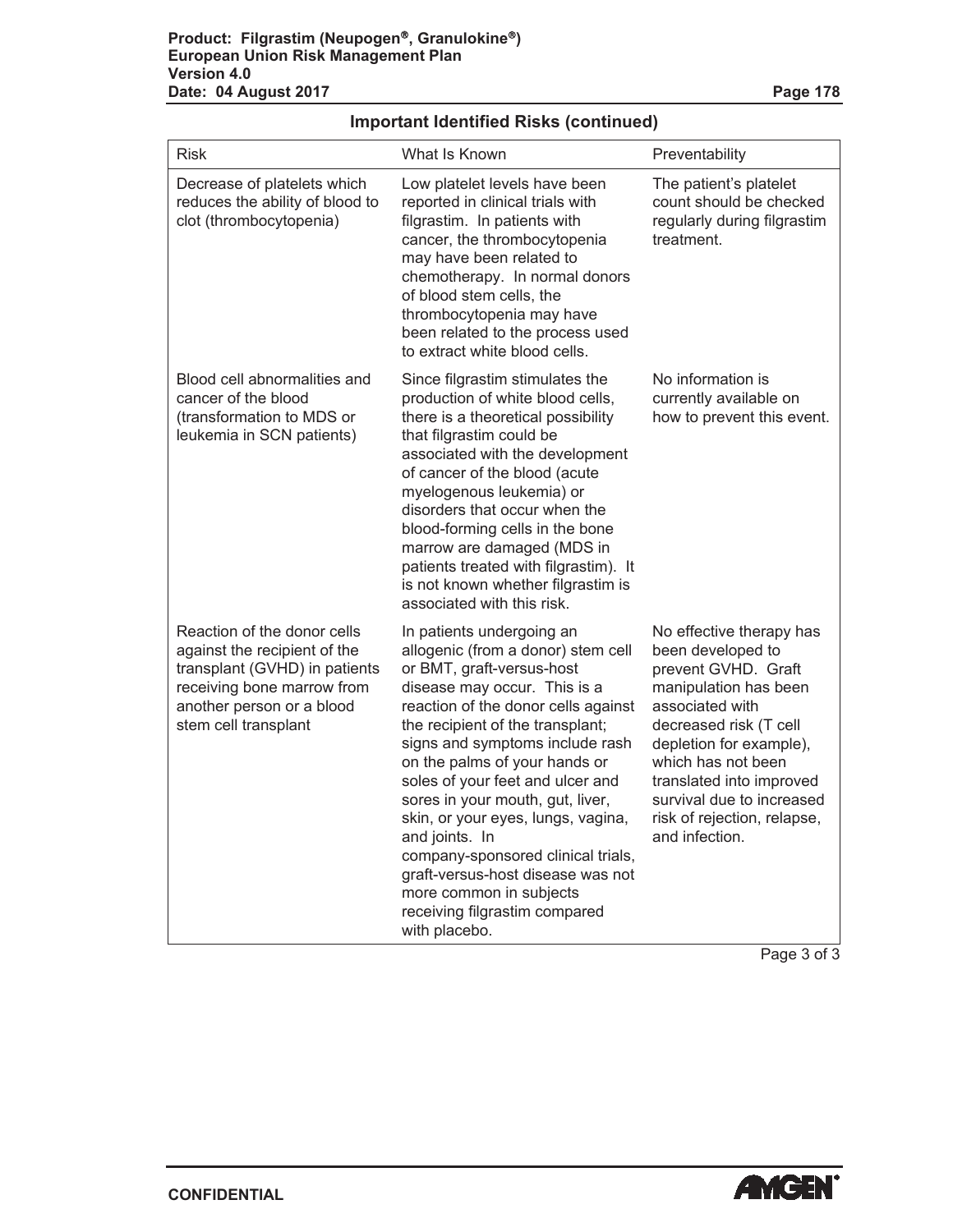**Important Potential Risks**

| <b>Risk</b>                                                                                                                                              | What Is Known                                                                                                                                                                                                                                                                                                                                                                                                                    |
|----------------------------------------------------------------------------------------------------------------------------------------------------------|----------------------------------------------------------------------------------------------------------------------------------------------------------------------------------------------------------------------------------------------------------------------------------------------------------------------------------------------------------------------------------------------------------------------------------|
| <b>Blood cell abnormalities</b><br>and cancer of the blood<br>(cytogenetic abnormalities<br>and development of<br>secondary hematologic<br>malignancies) | Since filgrastim stimulates the production of white blood cells,<br>there is a theoretical possibility that filgrastim could be<br>associated with the development of cancer of the blood (acute<br>myelogenous leukemia or disorders that occur when the<br>blood-forming cells in the bone marrow are damaged (MDS in<br>patients treated with filgrastim. It is not known whether filgrastim<br>is associated with this risk. |
| Release of immune-<br>stimulating cells (cytokines)<br>by cells targeted by<br>medicines that are antibody<br>form (cytokine release<br>syndrome)        | Cytokine release syndrome is characterized by symptoms such<br>as nausea, headache, rapid heart rate (tachycardia), low blood<br>pressure (hypotension), rash, and shortness of breath. Most<br>reactions are mild-to-moderate; however, the reaction may be<br>severe, life-threatening, or fatal.                                                                                                                              |
| Medication errors including<br>overdose                                                                                                                  | The effects of overdose of filgrastim are not known. Patients<br>should tell their doctor if they receive more filgrastim that the<br>doctor prescribed.                                                                                                                                                                                                                                                                         |
| Drug interaction with<br>lithium                                                                                                                         | A drug interaction with lithium could increase the production of<br>white blood cells beyond that expected with filgrastim treatment<br>alone, but there is no evidence that such an interaction is<br>harmful.                                                                                                                                                                                                                  |
| Off-label use                                                                                                                                            | Filgrastim should only be used within its approved indication. No<br>specific safety concerns have currently been identified when<br>filgrastim has been used outside of its approved indication<br>(off-label use)                                                                                                                                                                                                              |
| Immune response<br>(immunogenicity [incidence<br>and clinical implications of<br>anti-G-CSF antibodies])                                                 | There is a potential for the body to react to filgrastim as though it<br>were a disease-causing organism. While a small number of<br>patients have shown an immune response to filgrastim, the<br>response did not impact the activity of the protein, so that<br>filgrastim was still effective, and the patients did not experience<br>any adverse effects.                                                                    |
| Formation and<br>development of blood cells<br>occurring outside of the<br>inner space of the bone<br>(extramedullary<br>hematopoiesis)                  | Blood cells are normally produced in the inner space of bones<br>(medullary cavity). When blood cells begin to form outside the<br>medullary cavity, this can lead to blood disorders. It is possible<br>that filgrastim could increase this effect.                                                                                                                                                                             |

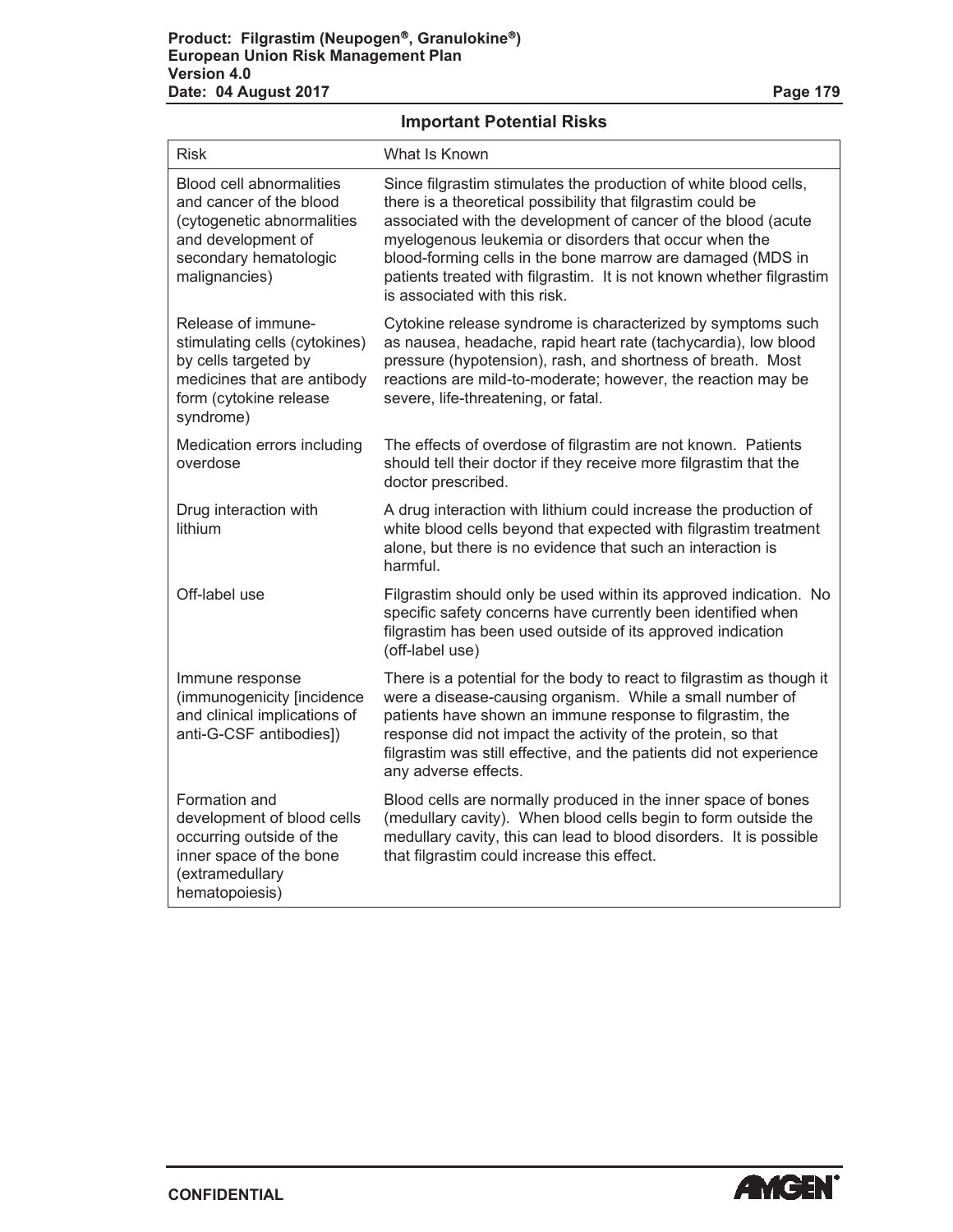| <b>Risk</b>                             | What Is Known                                                                                                                           |  |  |  |
|-----------------------------------------|-----------------------------------------------------------------------------------------------------------------------------------------|--|--|--|
| Risks during pregnancy<br>and lactation | Filgrastim has not been studied in pregnant women. Filgrastim<br>could affect a woman's ability to become pregnant or stay<br>pregnant. |  |  |  |
|                                         | Filgrastim has not been studied in breastfeeding women.<br>Women who are breastfeeding should not take filgrastim.                      |  |  |  |

**Missing Information**

*VI.2.5 Summary of Risk Minimization Measures by Safety Concern*

All medicines have a Summary of Product Characteristics (SmPC) which provides physicians, pharmacists and other healthcare professionals with details on how to use the medicine, the risks, and recommendations for minimizing them. An abbreviated version of this in lay language is provided in the form of the PL. The measures in these documents are known as routine risk minimization measures.

The SmPC and the PL for filgrastim can be found in filgrastim's EPAR page.

This medicine has no additional risk minimization measures.

*VI.2.6 Planned Postauthorization Development Plan*

Filgrastim has been authorized since 1991. No further efficacy studies are planned. No study is a condition of the marketing authorization.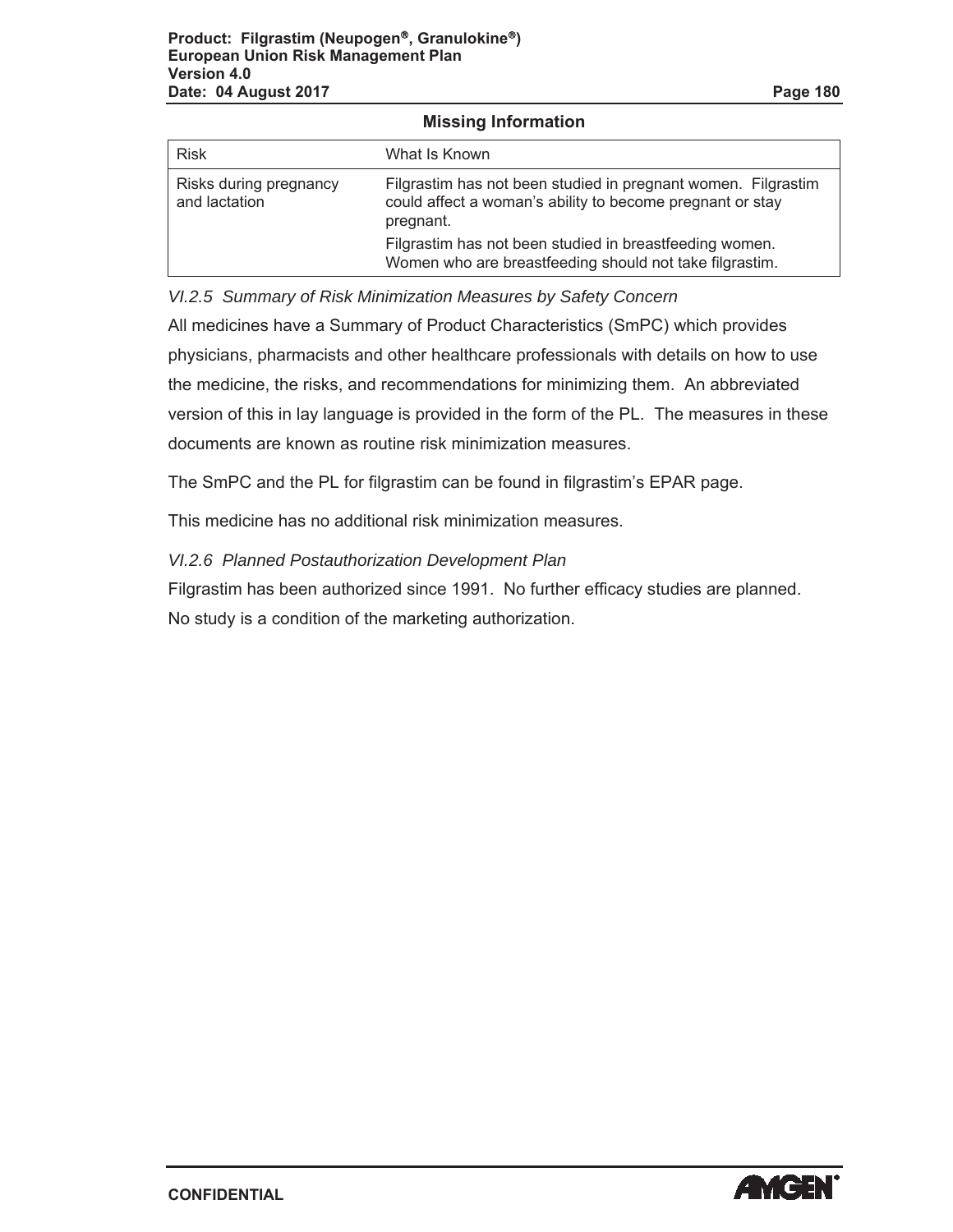$\Gamma$ 

٦

*VI.2.7 Summary of Major Changes to the Risk Management Plan Over Time*

| Version<br>Number | Date        | <b>Safety Concerns</b>                                                                                                                                                                                                                                                   | Comment |
|-------------------|-------------|--------------------------------------------------------------------------------------------------------------------------------------------------------------------------------------------------------------------------------------------------------------------------|---------|
| 2<br>2013         | 16 December | Transformation to MDS or<br>leukemia in SCN patients and<br>GVHD in patients receiving<br>allogeneic bone marrow transfer<br>or peripheral blood cell<br>progenitor cell transplant were<br>added as identified risks.                                                   |         |
|                   |             | The identified risk<br>"splenomegaly/splenic rupture"<br>was amended to "severe<br>splenomegaly/splenic rupture"<br>The identified risk "ARDS" was<br>amended to "serious pulmonary<br>adverse events (including<br>interstitial pneumonia and<br>ARDS)"                 |         |
|                   |             | The identified risk "sickle cell<br>crisis" was amended to "sickle"<br>cell crisis in patients with sickle<br>cell disease"                                                                                                                                              |         |
|                   |             | The identified risk "bone pain"<br>was amended to<br>"musculoskeletal pain-related<br>symptoms"                                                                                                                                                                          |         |
|                   |             | Medication errors including<br>overdose, drug interaction with<br>lithium, off-label use,<br>immunogenicity (incidence and<br>clinical implications of anti-<br>G-CSF antibodies), and<br>extramedullary hematopoiesis<br>were added as potential risks                  |         |
|                   |             | Missing information of Children<br>(stem cell mobilization [patients<br>< 16 years of age], post-<br>transplant, HIV, and neonates),<br>patients with renal impairment,<br>patients with hepatic impairment,<br>patients with pulmonary<br>impairment, and patients with |         |
|                   |             | cardiac impairment were<br>removed. Missing information of<br>was amended to "risks during<br>pregnancy and lactation".                                                                                                                                                  |         |

### **Table 95. Major Changes to the Risk Management Plan Over Time**

Page 1 of 2